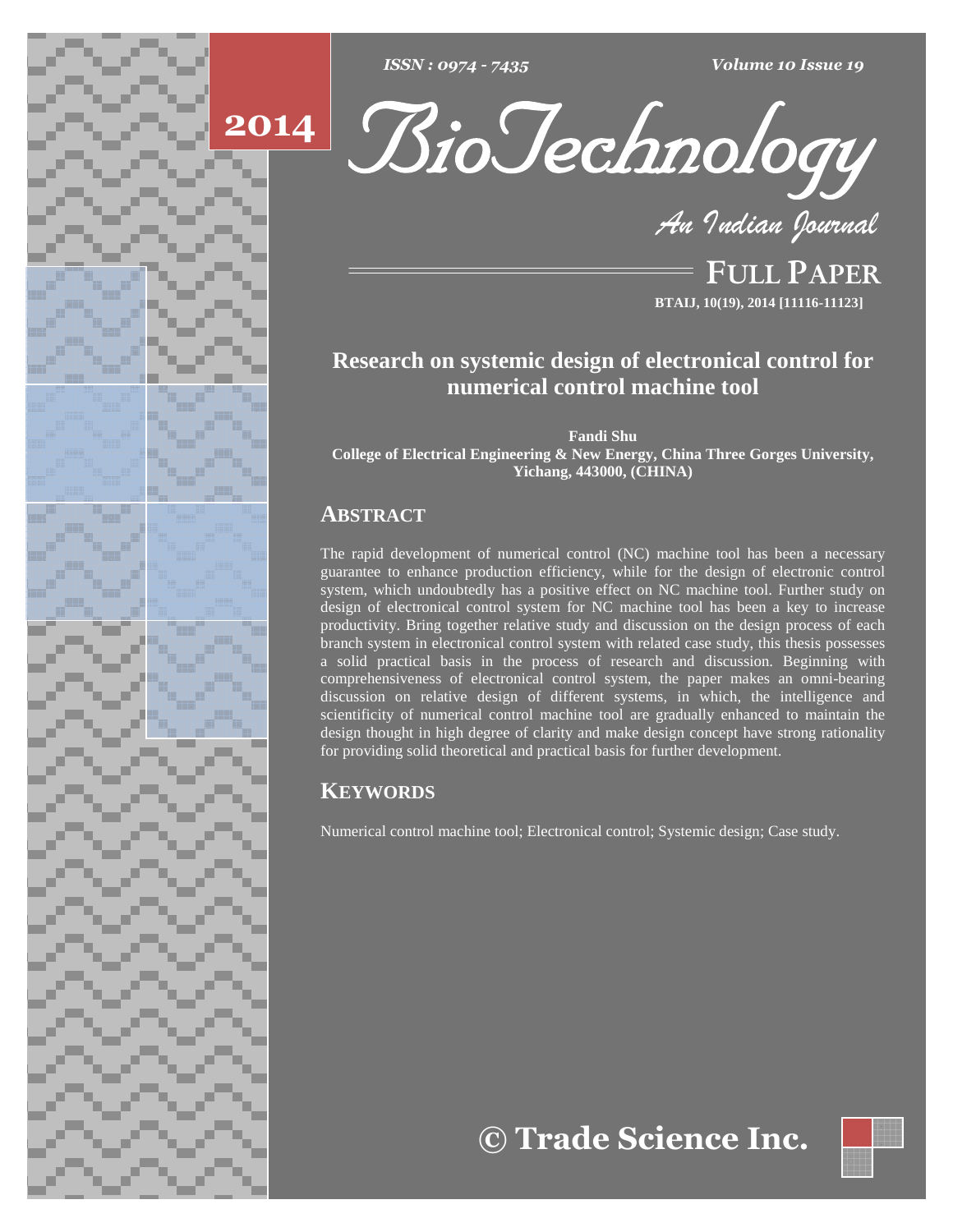#### **INTRODUCTION**

Numerical control machine tool has played a decisive role in industrial production, while it is also the inevitable product of the development of science and technology. In order to embody its scientificity to the largest degree, the key is to maintain the systemic research and development as well as the design thought in high degree of clarity. Combining with systemic design of electronical control for spindle motor, electronical control design for feed shaft, design of PLC module, systemic switch and urgent stop system, this thesis conducts corresponding design from the four respects to gradually refine the research focus for providing solid theoretic foundation for the overall development and construction of electronical control system in NC machine tools. On the basis, case studying on the design process to make the research and discussion more persuasive.

#### **SYSTEMIC DESIGN OF ELECTRONICAL CONTROL FOR SPINDLE MOTOR**

In the process of building control system for spindle motor, there are several requirement aspects: firstly, the revolving speed of spindle motor itself should remain stable; secondly, in terms of addition and subtraction of the speed, reflection should be more flexible; thirdly, when spindle motor is revolving in low speed, its torque force should maintain bigger while its overload capacity should be relatively strong. For a machine tool, it is an important power transmission route of machine tool in operation. In the process of research on the thesis, the specific type is lokson650 vertical milling machine<sup>[1]</sup>. Therefore, during the operation, the corresponding cutting of the workpiece depends on the spindle while the spindle driver selects YASKAWA inverter as the core of vector control mode, equipped with brightening instrument to provide positive information feedback for regular work of spindle velometer.

#### **Description for principle of electronical control in spindle motor and work process**

The design of spindle electronical control is shown as Figure 1. The applied range of this type of machine tool is reflected in effective processing of metal products and at the same time, it plays a positive role in production of small-sized moulds. In the operation of machine tool, the specific parameters of spindle motor should be set effectively: rated voltage is 380V; rated power is 3.7KW; rated current is 13A; rated frequency is 50HZ; revolution is guaranteed to achieve 1500 R/min and the highest revolution does not exceed 8000 R/min. In the design process of spindle driver, frequency converter should be effectively used in the driver to make rated power rise to 5.5KW and rated current remain unchanged while voltage is still kept at 380V. The group of parameters can meet full needs of metal products and meanwhile, the manufacturing of smallsized moulds can meet the corresponding requirements. According to above parameters, we should choose the type Chen Chang YD90L-4/2 as spindle motor.



**Figure 1 : Design of spindle electronical control**

#### **Systemic design of electronical control for spindle motor**

After the motor operating with heavy load for a long time, the motor will dissipate excess heat, which will result in increased heat and at the same time, the load will be exceeded greatly. During constructing process of spindle motor control, motor's temperature should be set at 110℃ as overheating standard, which should be taken as concrete threshold value of overheated temperature. During the process, after the scheduled range is surpassed, it will send massage to control system every two minutes and then, the system will deal with it effectively according to the information, which is mainly embodied in the start of alarm device **[2]**.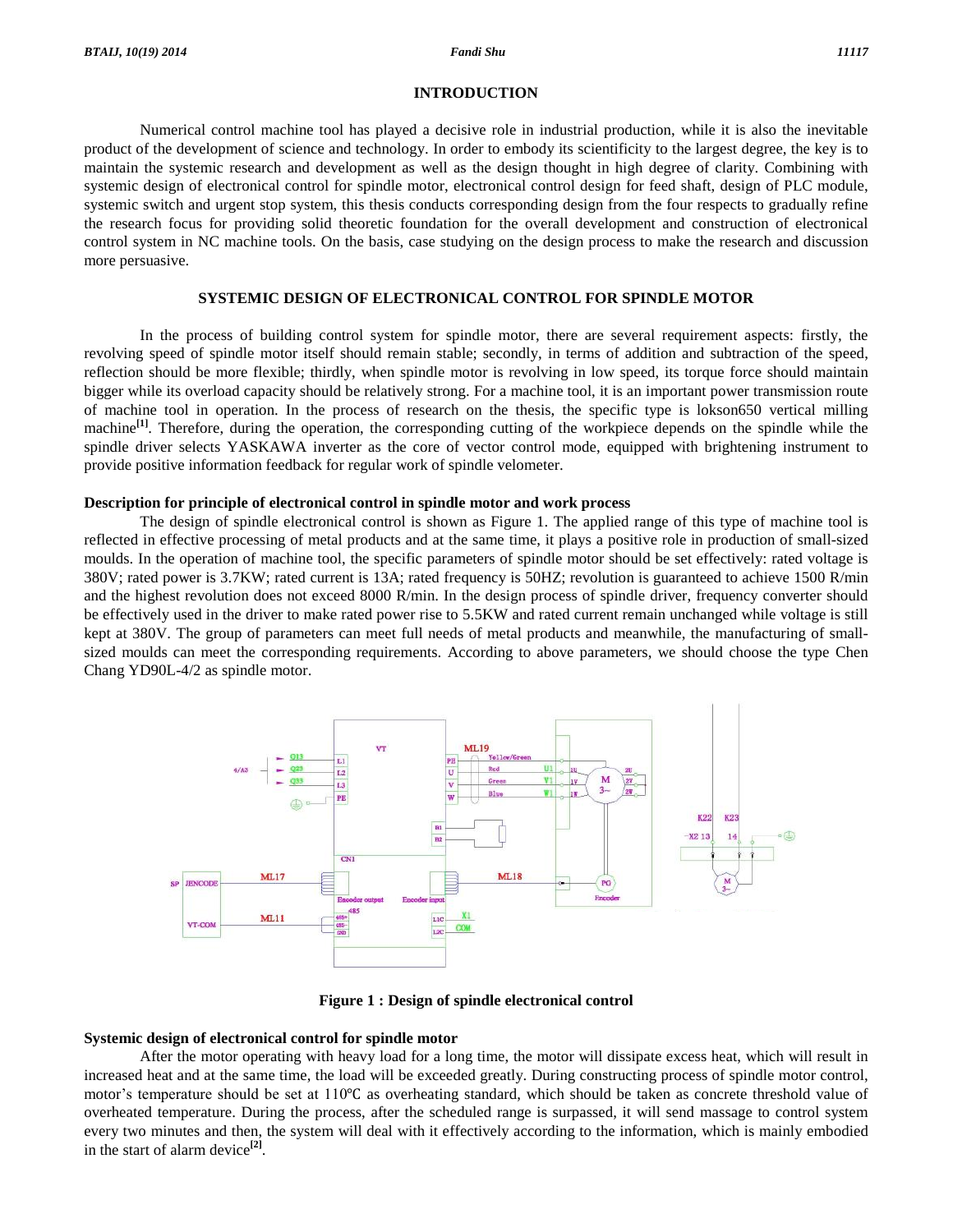However, in other unusual situations, we can hypothesis that the internal part of spindle motor produces slight change, such as speed adaptation is interfered or the power is abnormal etc.. The system will send the signal to relevant control system through variable frequency detector, and at this moment, the alarm device will be started. But if we assume that power is suddenly cut off or there is something wrong with external voltage stability, the problems caused by the external factors will be handled by internal system of motor itself. If power is cut off suddenly, internal components of motor will store the important data effectively to keep the data available before the power is restored, which will provide support for normal operation of the motor; if short-circuit is formed suddenly, internal current of the motor will continually increased and at this moment, function of leakage switch will work. During the process of designing leakage switch, all current intensity which reaches 30A will switch off automatically. Only in this way, can workers as well as some important components of machine motor escape from damage.

#### **The setting of spindle parameters**

The set value of spindle parameters is shown as TABLE 1.

#### **TABLE 1 : Set value of spindle parameters**

| <b>Set</b>     | <b>Notes</b>                                                                                                      |  |  |  |
|----------------|-------------------------------------------------------------------------------------------------------------------|--|--|--|
| <b>Value</b>   |                                                                                                                   |  |  |  |
| 1              | Rotating direction set of S axis in servo motor: Switch through 0 or 1. When the direction of motor driven by X   |  |  |  |
|                | axis servo motor is opposite to predetermined coordinate direction of X axis machine tool, it switches through 0  |  |  |  |
|                | or $1$ .                                                                                                          |  |  |  |
|                | Reading direction set of S spindle encoder: Switch through 0 or 1. When reading direction of S axis encoder is    |  |  |  |
|                | opposite to the direction of S axis motor, it switches through 0 or 1.                                            |  |  |  |
| $\overline{0}$ | Type of spindle servo control: 0: VT bus 1: M 2 bus 2: sercos 2 bus                                               |  |  |  |
| 4096/1         | Pulses set of S axis encoder: set as 4096 generally (after the number of spindle motor is 1024,4 times of         |  |  |  |
|                | frequency, pulse is 4096) if spindle has no encoder, set as 1                                                     |  |  |  |
| $\overline{0}$ | Revolution set of spindle $[0~1000000](R/min)$ It is used for setting revolution of spindle when system does not  |  |  |  |
|                | execute code program.                                                                                             |  |  |  |
| $\theta$       | Location angle of spindle $[0-359999](0.001)$ $\circ$ Location angle of spindle is set as negative direction when |  |  |  |
|                | spindle is locating.                                                                                              |  |  |  |
| 10             | Revolution location of spindle $(R/min)$ Revolution is set when spindle is locating: the faster the speed is, the |  |  |  |
|                | faster the location is but is not too high.                                                                       |  |  |  |
| 300            | Revolution equivalent of spindle for every 10 HZ $(r/min)$ . For example, if the rated frequency of spindle motor |  |  |  |
|                | is 50 HZ and corresponding rated revolution without load is 1500r/min, equivalent should be set as $(1500/50)$ *  |  |  |  |
|                | $10 = 300$                                                                                                        |  |  |  |

Self stabilization of debugging motor parameters of spindle frequency converter (VT converter)

- **(1)** Initialized driver parameter P0.01= 5: restore factory parameter;
- **(2)** Preset frequency set of converter: P0.05: frequency of self stabilization when rotating;
- **(3)** Self stabilization parameter set of converter in accordance with nameplate parameter of motor (different type of motor has different nameplate parameters): P9.01: electrode number P9.02: rated revolution P9.03: rated power P9.04: rated current;
- **(4)** Ways of setting self stabilization parameter: pressing RUN, it will start working: P9.15=1: stop way of self stabilization P9.15=2: rotate way of self stabilization;
- **(5)** Observing whether converter gives an alarm because of overloading: if it is, switch parameter Pd.22; Pd.22: rotating direction of encoder. When feedback direction of code is different from rotating direction of motor, employs 0 or 1 to switch parameter;
- **(6)** After self stabilization parameter, set converter parameter according to parameters;
- **(7)** Set method of system control and operate the motor;
- **(8)** Debugging spindle location angle.

#### **DESIGN OF ELECTRONICAL CONTROL FOR FEED SHAFT**

This type of NC machine is half linear rail machine, that is to say,  $X$  axis and  $Y$  axis adapt linear rail while  $Z$  axis uses hard rail. Because of the small contact surface of feed shaft employing linear rail and basic machine, small friction, resistance as well as the lighter capacity, the machine is generally used for cutting with light load, processing metal parts and auto parts etc.; while because of coarse side of feed shaft which employs hard rail, high friction and strong load capacity, it resistance as well as the lighter capacity, the machine is generally used for cutting with light load, processing metal parts and<br>auto parts etc.; while because of coarse side of feed shaft which employs hard rail, high fr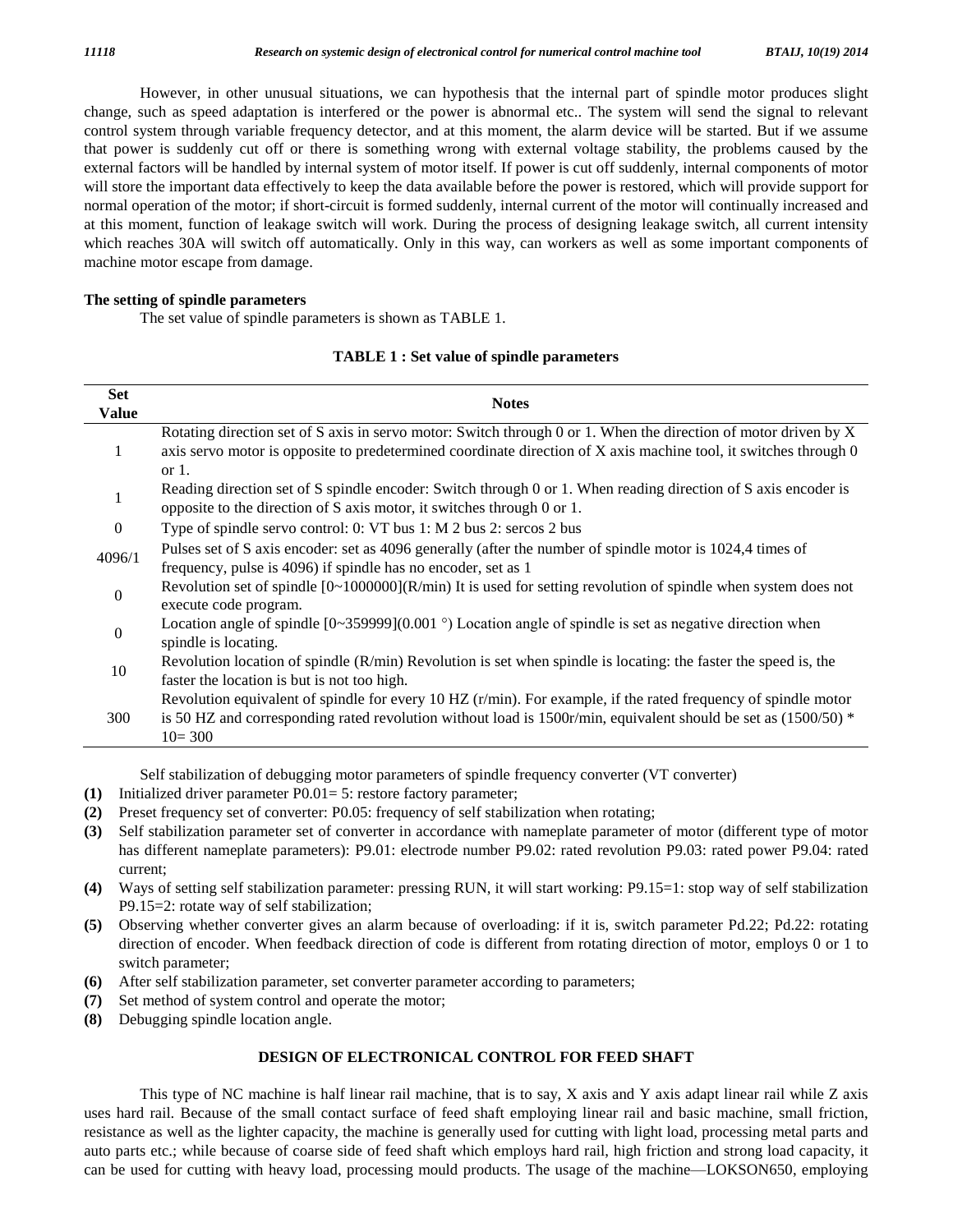half linear rail, is a kind of product between above types of machine, which is mainly used for processing metals, auto parts and small mould etc.. Therefore, its requirements for cutting are divided into: requirement of feed shaft and spindle. The requirement of spindle has been given above, thus, here will not repeat it. The following will mainly discuss the requirement of feed shaft:

- **[1]** Accuracy requirement: ① repeat location accuracy is 0.005mm; ② location accuracy is 0.001mm;
- **[2]** Fast requirement: acceleration and deceleration are good, three-axis simultaneous motion is smooth, following performance is good, average processing speed per second is 20cm/min and the fastest speed can achieve 1m/min;
- **[3]** Requirement of stabilization: small vibration and strong ability of anti-interfere etc..

During the course of designing for control system of X, Y and Z axis feed shaft, it is the difficult core part of the systemic design. Hence, full study and exploration on selecting control system of X, Y and Z axis feed shaft as well as servo driver are proceeded. Finally, ANCHUAN servo motor and SGMD-20ADA servo motor are chosen **[3]**.

As the two servo axis- X and Y are exactly the same, therefore, aspect of selecting servo motor should be maintained high consistency: rated power is 1.8KW; rated current is 3A; rated torque force is 500N/m; rated voltage is threephase 220V; rated revolution is 1500RPM and thehighest revolution is 3000RPM. Corresponding parameters of servo motor driver are: rated voltage is three-phase 220V; rated power is 2KW; rated current is 2A and rated frequency is 50HZ.

While because Z axis is rigid guide rail with larger resistance itself, its capacity of loading is stronger. It indicates that Z axis is different from the other two servo motors: its rated power is 2.9KW; rated current is 5A; rated torque force is 1000N/m; rated revolution is 1500RPM and thehighest revolution is 3000RPM with function ofbraking. Its corresponding driver is different from X and Y axis servo motors too: the type is SGMD-30ADA; rated power is 3KW; rated current is 5A; rated voltage is three-phase 220V and rated frequency is 50HZ.

#### **Description of principle and working process of electronical control for feed shaft**

During the process of designing electronical control for feed shaft, the designing principle of X, Y and Z axis are highly consistent. For this, we can take the construction of electronical control for X axis servo as an example to accordingly discuss its working principle and process. The design of X axis servo driver is shown as Figure 2.



**Figure 2 : Design of X axis servo driver**

For each driver, it has its corresponding motor. After receiving signal from spindle potential energy in spindle program, the driver can start to work, which indicates that there is no problem in the driver and at the same time, the driver will transmit a responding signal to spindle system. In the meantime, the driver should obtain corresponding positive and negative potential signals from operation panel of the machine tool. After receiving the two signals, it is proved that the driver is ready for starting. Until spindle control system emits relevant command, the motor can operate normally. However, if there are any unexpected circumstances during the process of effective operation, spindle control system will issue urgent stop command. Only in this period, can motor stop operating. The voltage of industrial voltage is three-phase 380V. Through the main switch and contactor, the industrial voltage will be reduced to 220V and will be accessed to servo motor with X, Y and Z axis directly through capacitor. Connecting servo controller with terminal between electrodes, the system will supply sustainable and effective power for the motor. During the course, driver also plays a basic role in effectively controlling and regulating speed ofthe motor, while the motor takes optical code device as information transmission medium to feedback sustainable and effective power for the motor. During the course, driver also plays a basic role in effectively con<br>regulating speed of the motor, while the motor takes optical code device as information transmission mediu

Press start button SB1 and the relay will close electricity. Continuously press the second start button SB2 and the relay KA2, KA3 and KA4 will close electricity to be able to obtain potential signal of spindle. The motor will start relevant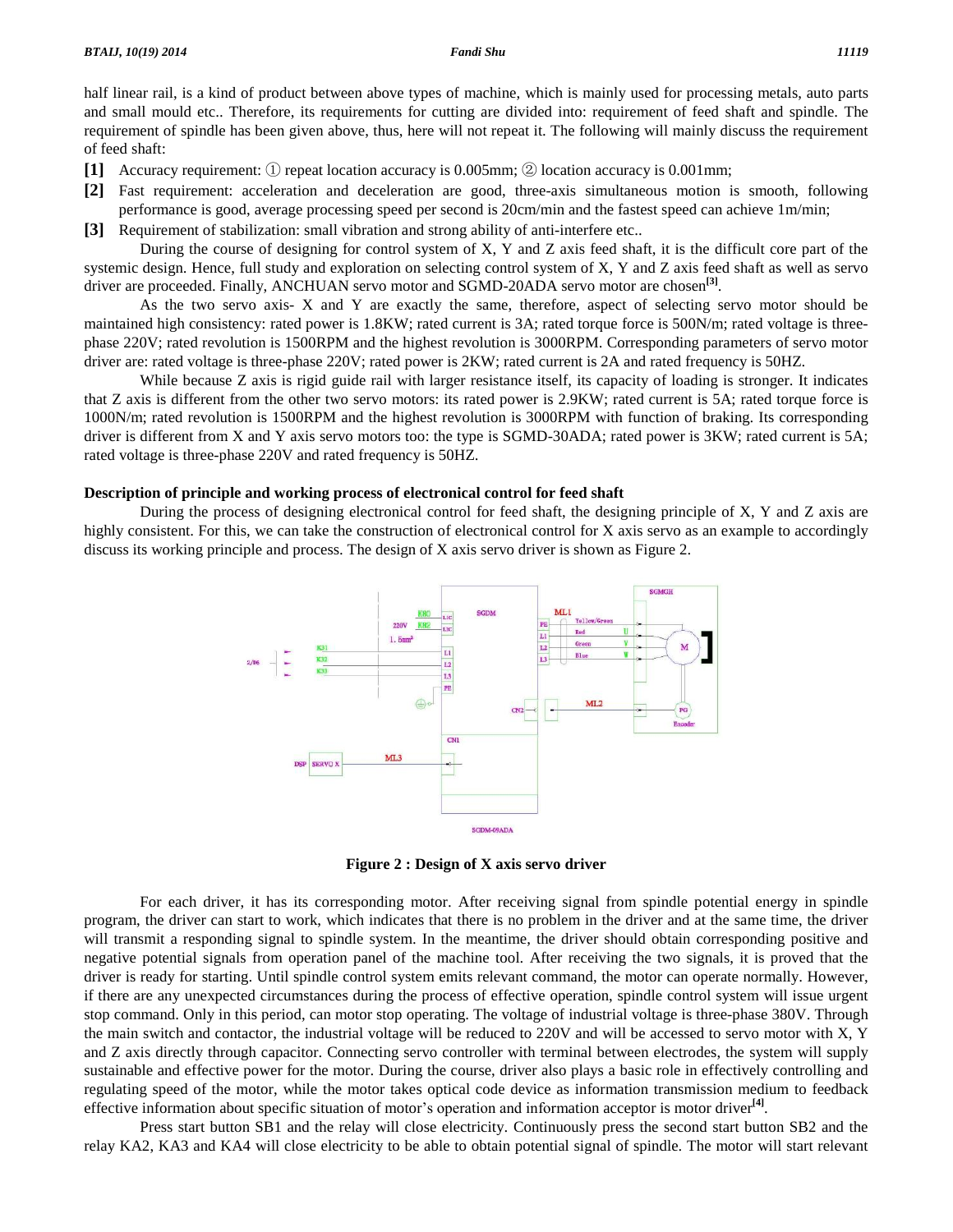work in accordance with related command for influenced by consistent signal of spindle control system. The Output of Intermediate Relay is shown as Figure 3.



**Figure 3 : Output of intermediate relay**

#### **Handling limit control of the feed shaft and abnormal situation**

From SQ1 to SQ8, they are lead limit switches which play role in positive and negative of three axis respectively. No matter which switch is pressed, the signal will be cancelled automatically and the movement will be stopped. While if From SQ1 to SQ8, they are lead limit switches which play role in positive and negative of three axis respectively.<br>No matter which switch is pressed, the signal will be cancelled automatically and the movement will be stop move reversely; if start its function of limit protection, the servo motor on X axis can move forward until the workbench leaves from SQ1. Among this, spindle control system set relevantly the parameters to protect concretely the soft position.

In some abnormal circumstances, firstly, effective judgment of the causes should be done. However, in feed shaft module, the abnormal situations usually happen in motor's control system or the unload ontology appears abnormal factors. Usually, the abnormal situations in unload ontology only include position anomaly, prop anomaly and motor with abnormal circumstance **[5]**.Because these circumstances will happen at any time, the operators should pay more attention to these. The happening of these situations is not because some design issues appeared in practical process of the system, but because there is something wrong with the spindle NC system to make the information sent mistakenly. Another possibility is that external factors cause the abnormal situations in spindle NC system, such as power cut suddenly and short circuit etc. Therefore, at the beginning of designing, these factors should be fully taken into consideration to effectively avoid these circumstances. For example, in situation of short circuit, current in internal motor will be increased constantly while the installed leakage switch can protect it from leaking electricity to cut off power automatically so that the machine can get better protection.

#### **DESIGN OF PLC**

Usually, the programmable logic controller (PLC) will begin to work automatically after the equipment is turned on, whose specific working principle is the work mode of scanning cyclically. The working process can be divided into three phases: the first phase is input of sample, the second is execution of the program and the last is output of the program and auto refresh. This kind of controller is fully used in NC machine, whose function is to effectively control auxiliary equipment, including cooling system and lubrication system etc..

#### **Overall external wiring design of PLC**

In the course of designing the system, the control of lubrication system consists of two inputs and two alarm outputs while the cooling system is consistent with lubrication system, including two inputs and two alarm outputs too. In the process of designing automatic tool setting, the system is made up of six inputs and six outputs while in the course of designing lighting system, it is composed of one input and four outputs. However, the tool changing system consists of five inputs and five outputs. In choosing PLC, Huichuan 22415uHCMR automatic programmable logic controller is selected for carefully taking allowance into consideration. This kind of controller has twenty four inputs and fifteen outputs, whose scanning frequency can reach 1000HZ and requirement for designing the system can be met. From TABLE 2, more details can be got from the distribution of I0 point outside PLC.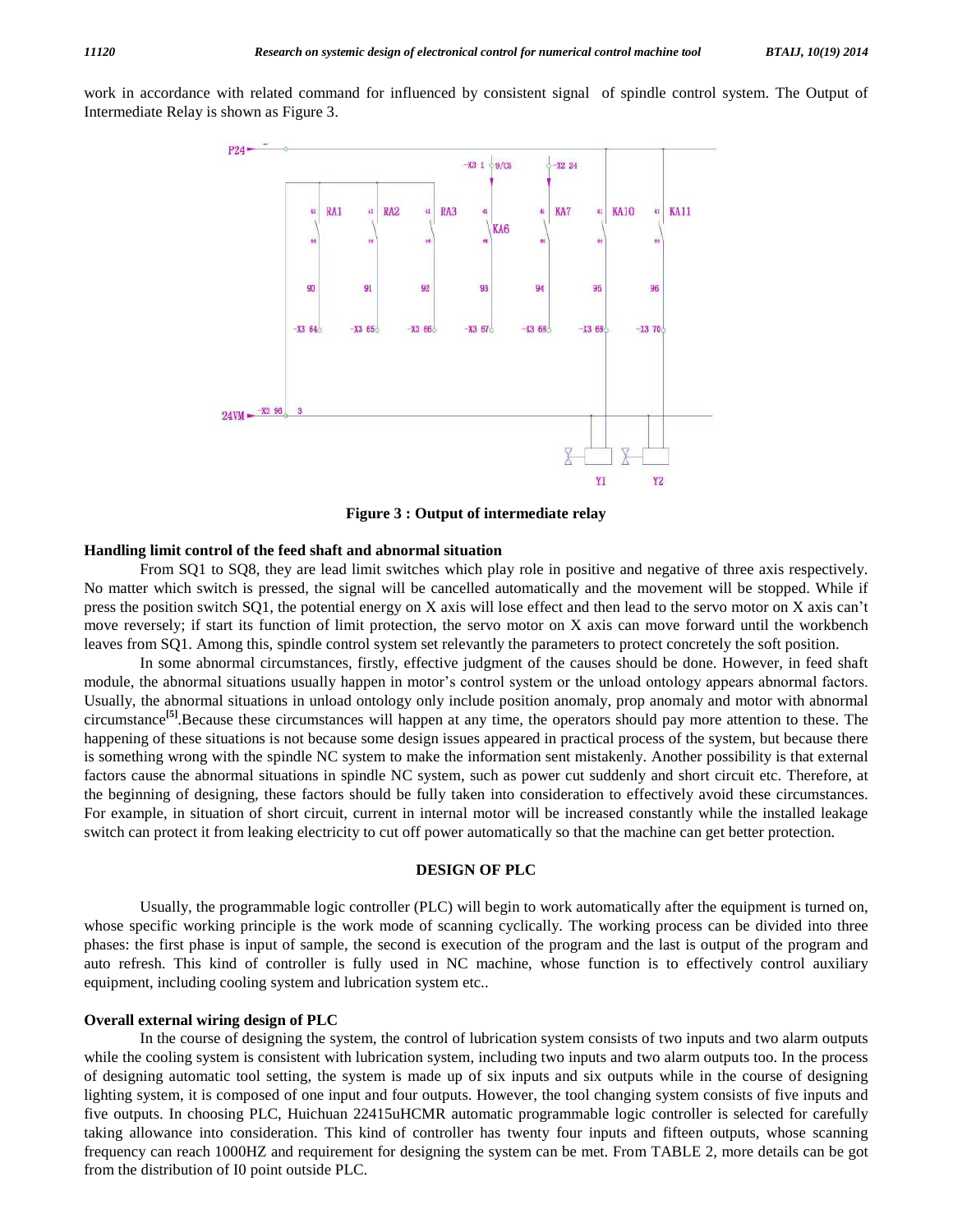**Input Point**

| <b>Signal of Left Tool Setting on X</b>                  | <b>Out Point</b> | Potential Energy of Left Tool Setting on X           |  |
|----------------------------------------------------------|------------------|------------------------------------------------------|--|
| axis                                                     | Y0               | axis                                                 |  |
| ignal of Right Tool Setting on X<br>xis                  | Out Point Y1     | Potential Energy of Right Tool Setting on X<br>axis  |  |
| ignal of Front Tool Setting on Y<br>Out Point Y2<br>xis. |                  | Potential Energy of Front Tool Setting on Y<br>axis  |  |
| ignal of Behind Tool Setting on Y<br>xis.                | Out Point Y3     | Potential Energy of Behind Tool Setting on Y<br>axis |  |
| ignal of Upper Tool Setting on Z<br>X1S                  | Out Point Y4     | Potential Energy of Upper Tool Setting on Z<br>axis  |  |
| ignal of Lower Tool Setting on Y<br>xis.                 | Out Point Y5     | Potential Energy of Under Tool Setting on Z<br>axis  |  |
| eservation                                               | Out Point Y6     | Reservation                                          |  |
| eservation                                               | Out Point Y7     | Reservation                                          |  |
| ignal of Lubricating Oil Shortage                        | Out Point Y8     | Lubricating Oil Shortage Alarm                       |  |
| ignal of Coolant Shortage                                | $Qut$ Doint VQ   | Coolant Shortage Alarm                               |  |

#### $TABLE 2: Dist$

| X <sub>0</sub>            | axis                                       | Y <sub>0</sub>   | axis                                                 |
|---------------------------|--------------------------------------------|------------------|------------------------------------------------------|
| <b>Input Point X1</b>     | Signal of Right Tool Setting on X<br>axis  | Out Point Y1     | Potential Energy of Right Tool Setting on X<br>axis  |
| <b>Input Point X2</b>     | Signal of Front Tool Setting on Y<br>axis  | Out Point Y2     | Potential Energy of Front Tool Setting on Y<br>axis  |
| Input Point X3            | Signal of Behind Tool Setting on Y<br>axis | Out Point Y3     | Potential Energy of Behind Tool Setting on Y<br>axis |
| Input Point X4            | Signal of Upper Tool Setting on Z<br>axis  | Out Point Y4     | Potential Energy of Upper Tool Setting on Z<br>axis  |
| Input Point X5            | Signal of Lower Tool Setting on Y<br>axis  | Out Point Y5     | Potential Energy of Under Tool Setting on Z<br>axis  |
| <b>Input Point X6</b>     | Reservation                                | Out Point Y6     | Reservation                                          |
| Input Point X7            | Reservation                                | Out Point Y7     | Reservation                                          |
| <b>Input Point X8</b>     | Signal of Lubricating Oil Shortage         | Out Point Y8     | Lubricating Oil Shortage Alarm                       |
| Input Point X9            | Signal of Coolant Shortage                 | Out Point Y9     | Coolant Shortage Alarm                               |
| <b>Input Point</b><br>X10 | Reservation                                | Out Point<br>Y10 | Reservation                                          |
| <b>Input Point</b><br>X11 | Signal of Excessive Lubricants             | Out Point<br>Y11 | <b>Excessive Lubricants Alarm</b>                    |
| <b>Input Point</b><br>X12 | Signal of Excessive Coolant                | Out Point<br>Y12 | <b>Excessive Coolant Alarm</b>                       |
| <b>Input Point</b><br>X13 | Reservation                                | Out Point<br>Y13 | Reservation                                          |
| <b>Input Point</b><br>X14 | Hand Tool Unclamp                          | Out Point<br>Y14 | Tool Unclamp                                         |
| <b>Input Point</b><br>X15 | Automatic Tool Unclamp                     | Out Point<br>Y15 | Tool Clamp                                           |
| <b>Input Point</b><br>X16 | Magazine Clamp                             | Out Point<br>Y16 | <b>Cutter Forward</b>                                |
| <b>Input Point</b><br>X17 | <b>Cutter Forward</b>                      | Out Point<br>Y17 | <b>Cutter Reverse</b>                                |
| <b>Input Point</b><br>X18 | <b>Cutter Reverse</b>                      | Out Point<br>Y18 | <b>Cutter Onward</b>                                 |
| <b>Input Point</b><br>X19 | <b>Cutter Onward</b>                       | Out Point<br>Y19 | Potential Energy of Tool Arm                         |
| <b>Input Point</b><br>X20 | <b>Magazine Operation Illegally</b>        | Out Point<br>Y20 | Magazine Operation Illegally Alarm                   |
| <b>Input Point</b><br>X21 | Reservation                                | Out Point<br>Y20 | Reservation                                          |
| <b>Input Point</b><br>X22 | <b>Start Button</b>                        | Out Point<br>Y20 | Start Lamp-Lighting                                  |
| <b>Input Point</b><br>X23 | <b>Urgent Stop Button</b>                  | Out Point<br>Y20 | Reservation                                          |
| <b>Input Point</b><br>X24 | Reservation                                | Out Point<br>Y20 | Reservation                                          |
| <b>Input Point</b><br>X25 | PLC Power-Live Wire                        | Out Point<br>Y20 | Signal Light-Green                                   |
| <b>Input Point</b><br>X26 | PLC Power-Null Line                        | Out Point<br>Y20 | Signal Light-Yellow                                  |
| <b>Input Point</b><br>X27 | Reservation                                | Out Point<br>Y20 | Signal Light-Red                                     |
|                           |                                            |                  |                                                      |

### **Design of lubrication and cooling control system**

During the process of establishing and studying the system, because the principles of lubrication control system and cooling control system are generally the same, they will be not discussed separately but discussed together through effective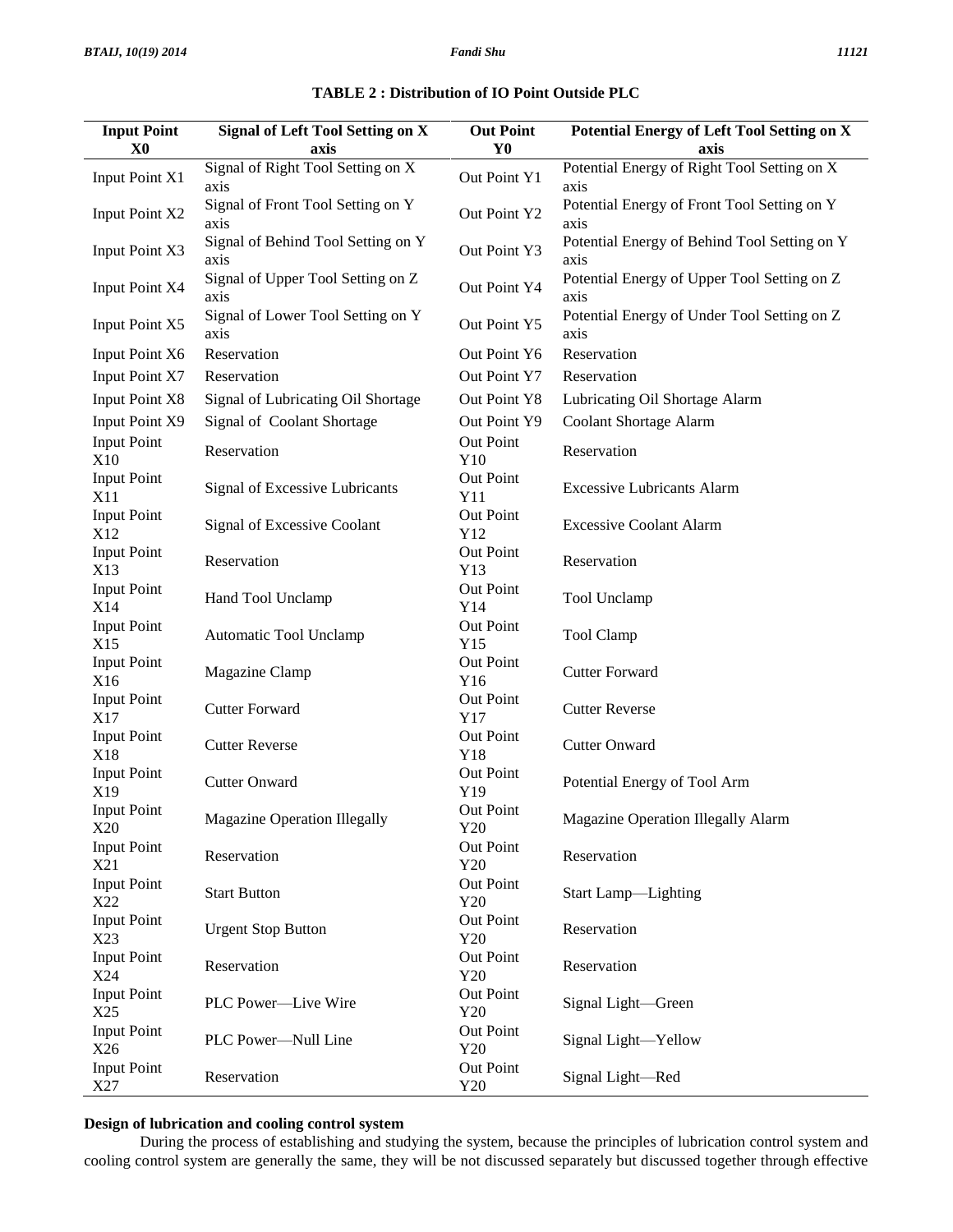arrangement. The maintenance of machine toll is necessary to improve accuracy when machine tool is operating while the errors produced by machine tool can be regulated at the first time through effective debugging. Combination ofthe two aspects can continuously increase life expectancy of the machine tool and at the same time, can provide guarantee for constantly enhancing accuracy in the process of operation. However, for lubrication and cooling systems, there are two problems in basic electronical control: on the one hand, the process of lubricating and cooling is generally in operation when machine tool is working and on the other hand, because of relative fixed time for lubrication and cooling supply as well as single circulatory system, it is possible to lead to waste of resources. For the basic condition of the two aspects, effectively innovating cooling and lubrication control system and monitoring the process in real-time can make each part get corresponding supply. Through cycling, the change of dynamic replenishment can be formed, the parts that lack of supply can be supplemented at the first time and then the resources can be effectively saved **[6]**.

#### **Design of lighting and signal lamp system**

The lighting system should start by itself after machine tool is opened, however, the lighting system set in control cabinet should start too as soon as contacting control cabinet and should close the moment control cabinet is closed. The signal light only open yellow light at the moment of opening machine tool while open red light under the condition of meeting urgent stop and receiving alarm. During the system is operated normally, it will display green.

#### **SYSTEMIC SWITCH AND URGENT STOP SYSTEM**

From Figure 4, it can be observed that SB0 is main switch of the control system. When the main switch is pressed, intermediate relay gets electricity to make the whole system connect with power and supply low voltage for processor, demanded platform and control panel via power in switch. At this time, the whole system begins to be in motion normally. However, as urgent stop button, when SB1 is pressed, the relays such as RA16, RA11 and RA12 will lose power one after another and then, the power supply between spindle and feed shaft will be cut off. The result is that the parts between them will stop spinning<sup>[7]</sup>. After removing abnormal faults, restoring urgent stop button to original position, the parts between spindle and feed shaft can working normally. However, the intermediate relay will close electricity one by one, at this time, red signal light will be on accompanied by corresponding alarm to warn operator to correct their mistakes.



**Figure 4 : Systemic switch and urgent stop circuit**

#### **CONCLUSIONS**

Above is the relevant research and exploration for systemic design of electronical control of numerical control machine tool. In the combination with the existing design to improve its characteristics accordingly so that the intelligent characteristics of NC machine tool can be fully displayed. By case studying the design process of different systems, research and discussion of this thesis become more pertinent, which has positive effect on changing design concept of electronical control system in NC machine tool.